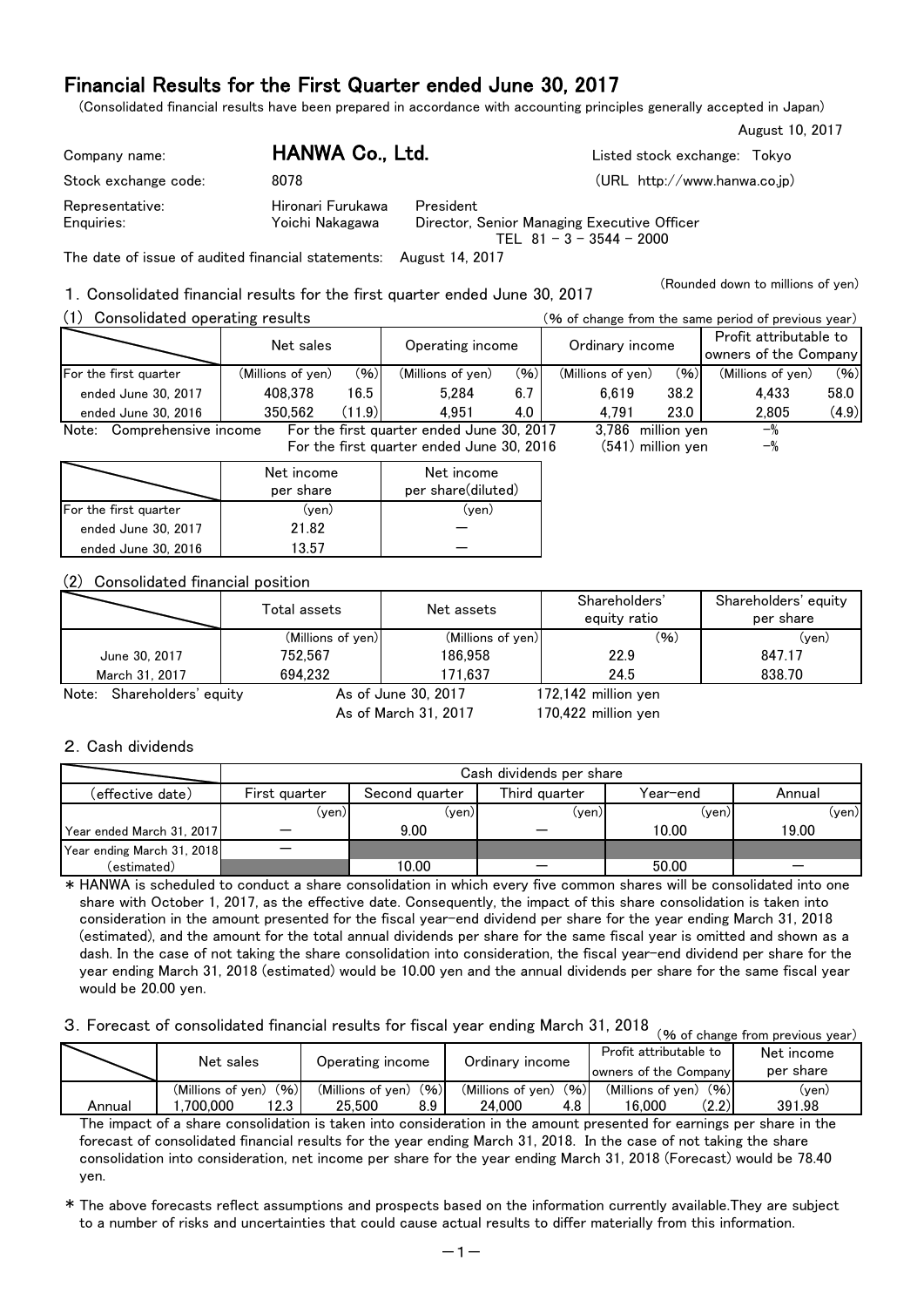## 《Consolidated Balance Sheets》 (Rounded down to millions of yen)

|                                                               | Millions of yen |                   |
|---------------------------------------------------------------|-----------------|-------------------|
|                                                               | March 31, 2017  | June 30, 2017     |
| Assets                                                        |                 |                   |
| <b>Current assets:</b>                                        |                 |                   |
| Cash and deposits                                             | 28,465          | 38,925            |
| Trade notes and accounts receivable                           | 307,853         | 308,449           |
| Electronically recorded monetary claims                       | 30,742          | 33,615            |
| <b>Securities</b>                                             | 486             | 396               |
| Inventories                                                   | 111,039         | 110,618           |
| Others                                                        | 59,519          | 59,972            |
| Allowance for doubtful receivables                            | (334)           | (344)             |
| Total current assets                                          | 537,773         | 551,633           |
| Fixed assets;                                                 |                 |                   |
| Property and equipment;                                       |                 |                   |
| Land                                                          | 29,640          | 31,970            |
| Others                                                        | 29,852          | 31,381            |
| Total property and equipment                                  | 59,492          | 63,352            |
| Intangible assets                                             | 2,034           | 2,963             |
| Investments and other assets;                                 |                 |                   |
| Investment securities                                         | 72,524          | 98,837            |
| Others                                                        | 22,912          | 36,279            |
| Allowance for doubtful receivables                            | (504)           | (499)             |
| Total investments and other assets                            | 94,932          | 134,617           |
| Total fixed assets                                            | 156,458         | 200,933           |
| <b>Total assets</b>                                           | 694,232         | 752,567           |
| Liabilities;                                                  |                 |                   |
| <b>Current liabilities;</b>                                   |                 |                   |
| Trade notes and accounts payable                              | 191,989         | 197,321           |
| Short-term loans payable                                      | 107,262         | 110,677           |
| Commercial paper                                              | 5,000           | 20,000            |
| Current portion of bonds payable                              | 21              | 10,021            |
| Income taxes payable                                          | 6,752           | 2,500             |
| Accrued bonuses                                               | 2,306           | 1,321             |
| Provision for product warranties                              | 146             | 134               |
| Provision for loss on business of subsidiaries and affiliates | 512             | 310               |
| Others                                                        | 45,068          | 57,265            |
| <b>Total current liabilities</b>                              | 359,058         | 399,553           |
|                                                               |                 |                   |
| Long-term liabilities:                                        | 40,076          | 40,176            |
| Bonds payable<br>Long-term loans payable                      | 106,232         | 108,236           |
| Retirement benefits liabilities                               | 4,518           | 4,554             |
| Others                                                        | 12,709          | 13,088            |
| Total long-term liabilities                                   | 163,536         | 166,056           |
| <b>Total liabilities</b>                                      | 522,595         | 565,609           |
|                                                               |                 |                   |
| Net assets;                                                   |                 |                   |
| Shareholders' equity;                                         |                 |                   |
| Common stock                                                  | 45,651          | 45,651            |
| Retained earnings                                             | 117,778         | 120,142           |
| Treasury stock                                                | (3,720)         | (3,721)           |
| Total shareholders' equity                                    | 159,709         | 162,071           |
| Accumulated other comprehensive income                        |                 |                   |
| Net unrealized holding gains on securities                    | 12,580          | 12,312            |
| Deferred hedge profit and loss                                | 142             | (10)              |
| Land revaluation difference                                   | 2,966           | 2,966             |
| Foreign currency translation adjustments                      | 1,062           | 654               |
| Remeasurements of defined benefit plans                       | (6,037)         | (5,851)           |
| Total accumulated other comprehensive income                  | 10,713<br>1,214 | 10,071            |
| <b>Minority interests</b><br>Total ne <u>t assets</u>         | 171,637         | 14,815<br>186,958 |
| Total liabilities and net assets                              | 694,232         | 752,567           |
|                                                               |                 |                   |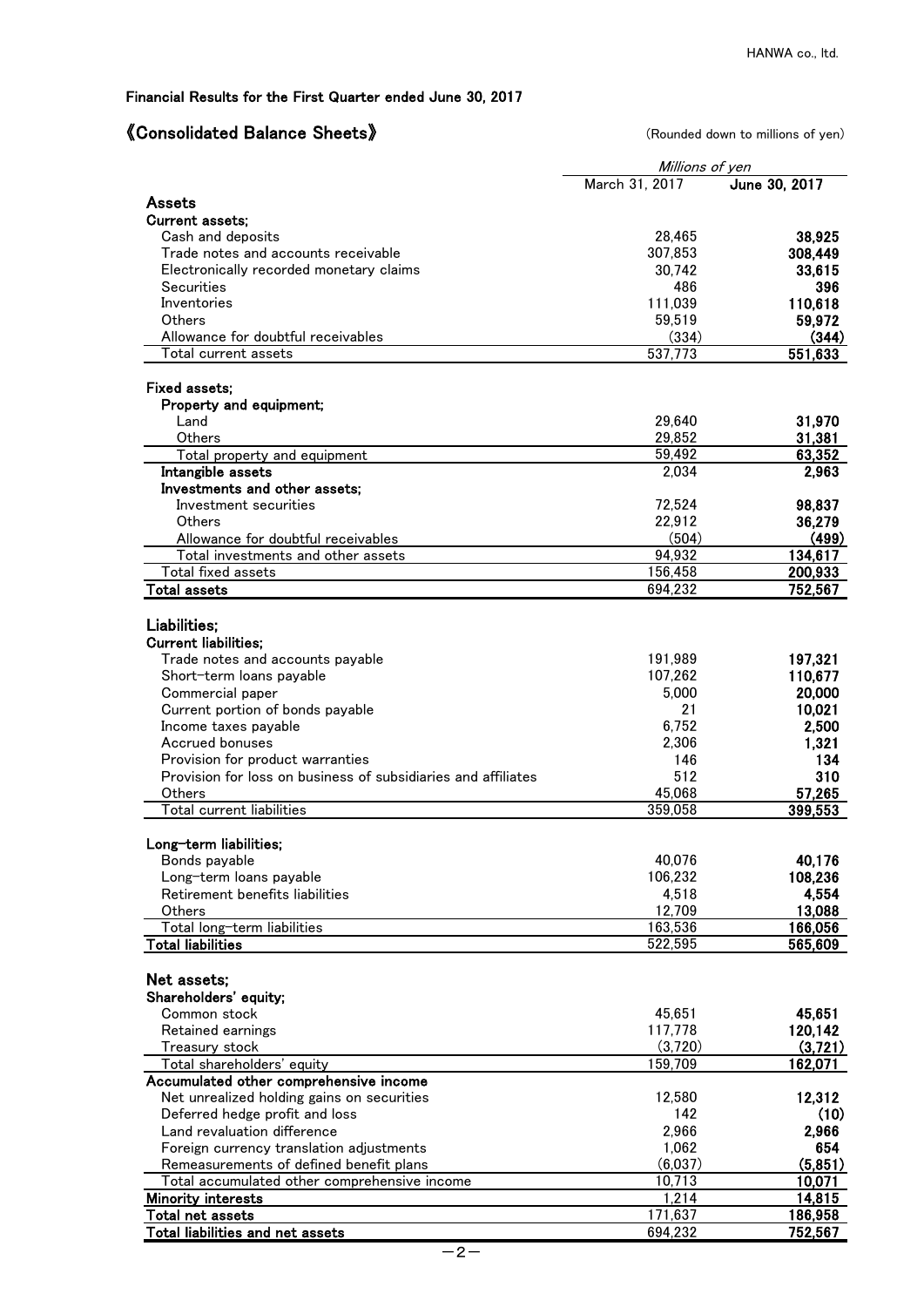## 《Consolidated Statements of Income and Comprehensive Income》

|                                                                                                   |                                      | (Rounded down to millions of yen)<br>Millions of yen |
|---------------------------------------------------------------------------------------------------|--------------------------------------|------------------------------------------------------|
|                                                                                                   | First quarter ended<br>June 30, 2016 | First quarter ended<br>June 30, 2017                 |
| Net sales                                                                                         | 350,562                              | 408,378                                              |
| Cost of sales                                                                                     | 335,588                              | 391,771                                              |
| <b>Gross profit</b>                                                                               | 14,974                               | 16,607                                               |
| Selling, general and administrative expenses                                                      | 10,023                               | 11,323                                               |
| <b>Operating income</b>                                                                           | 4,951                                | 5,284                                                |
|                                                                                                   |                                      |                                                      |
| Other income;                                                                                     |                                      |                                                      |
| Interest income                                                                                   | 268                                  | 405                                                  |
| Dividend income                                                                                   | 473                                  | 769                                                  |
| Revenue from investment in affiliates                                                             | 18                                   | 236                                                  |
| Foreign exchange gain                                                                             |                                      | 460                                                  |
| Others                                                                                            | 374                                  | 680                                                  |
| Total other income                                                                                | 1,135                                | 2,552                                                |
| Other expenses;                                                                                   |                                      |                                                      |
| Interest expenses                                                                                 | 652                                  | 865                                                  |
| Foreign exchange loss                                                                             | 374                                  |                                                      |
| Others                                                                                            | 268                                  | 352                                                  |
| Total other expenses                                                                              | 1,295                                | 1,217                                                |
| <b>Ordinary income</b>                                                                            | 4,791                                | 6,619                                                |
| <b>Extraordinary income</b>                                                                       |                                      |                                                      |
| Reversal of allowance for business loss of affiliates                                             |                                      | 201                                                  |
| Total extraordinary income                                                                        |                                      | 201                                                  |
| Income before income taxes and minority interest                                                  | 4,791                                | 6,820                                                |
|                                                                                                   |                                      |                                                      |
| Income taxes                                                                                      | 1,966                                | 2,361                                                |
| Net income                                                                                        | 2,824                                | 4,459                                                |
| Net income attributable to                                                                        |                                      |                                                      |
| Net income attributable to owners of the Company                                                  | 2,805                                | 4,433                                                |
| Net income(loss) attributable to minority interests                                               | 18                                   | 26                                                   |
|                                                                                                   |                                      |                                                      |
| <b>Other Comprehensive Income</b>                                                                 |                                      |                                                      |
| Net unrealized holding gains on securities                                                        | (2,871)                              | (267)                                                |
| Deferred hedge profit and loss                                                                    | (40)                                 | (152)                                                |
| Foreign currency translation adjustments                                                          | (579)                                | (426)                                                |
| Remeasurements of defined benefit plans                                                           | 194                                  | 186                                                  |
| Share of other comprehensive income of affiliates                                                 | (68)                                 | (11)                                                 |
| Total other comprehensive Income                                                                  | (3, 365)                             | (672)                                                |
| <b>Comprehensive Income</b>                                                                       | (541)                                | 3,786                                                |
|                                                                                                   |                                      |                                                      |
| Comprehensive income attributable to<br>Comprehensive income attributable to owners of the parent | (499)                                | 3,791                                                |
| Comprehensive income attributable to minority interests                                           | (42)                                 | (4)                                                  |
|                                                                                                   |                                      |                                                      |